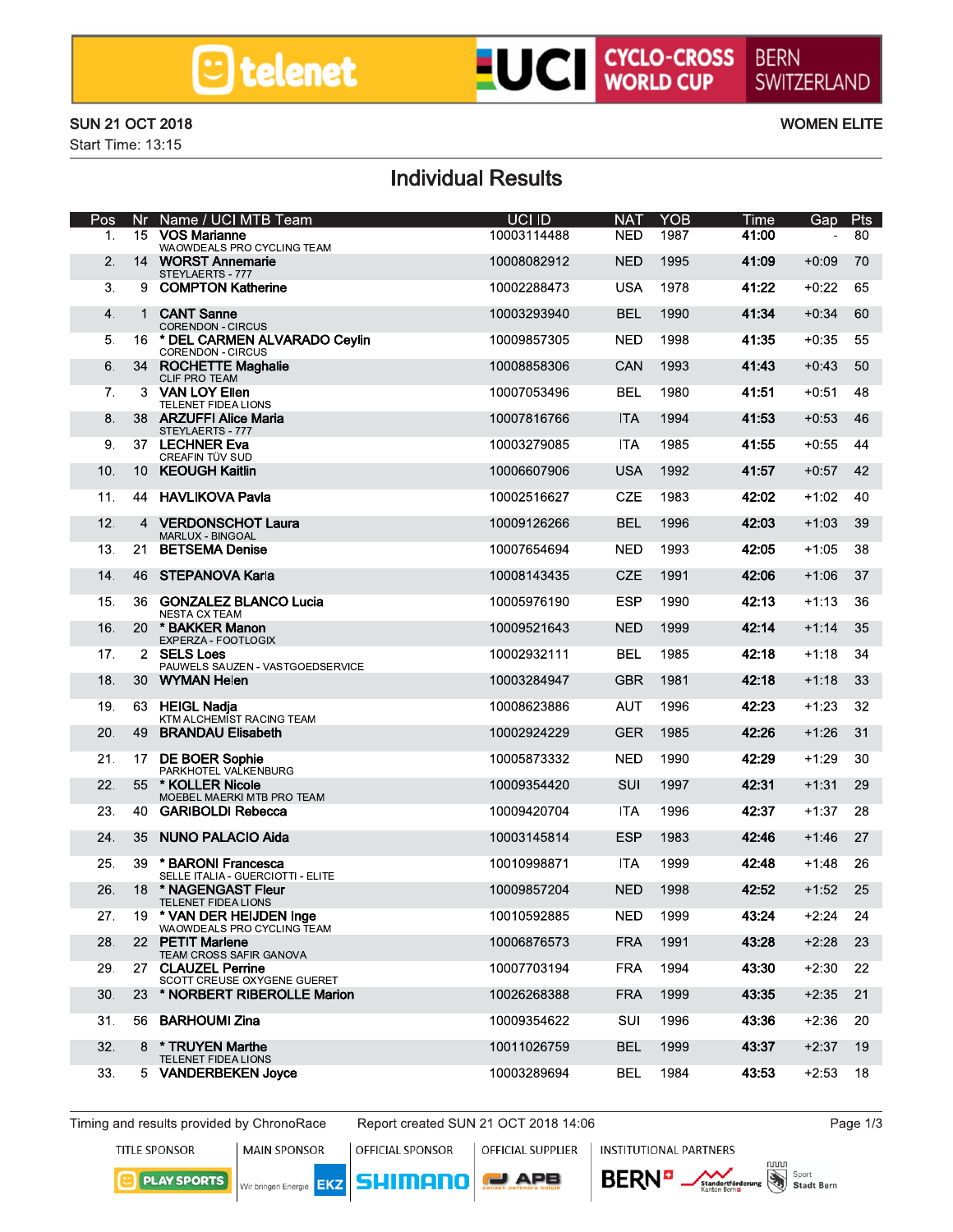## **LUCI** CYCLO-CROSS

#### **SUN 21 OCT 2018**

Start Time: 13:15

**WOMEN ELITE** 

## **Individual Results**

| Pos | Nr | Name / UCI MTB Team                             | <b>UCI ID</b> | <b>NAT</b> | <b>YOB</b> | <b>Time</b> | Gap     | <b>Pts</b>     |
|-----|----|-------------------------------------------------|---------------|------------|------------|-------------|---------|----------------|
| 34. | 48 | * CZECZINKAROVA Jana<br><b>MITAS TREK</b>       | 10009338151   | CZE        | 1997       | 43:59       | $+2:59$ | 17             |
| 35. |    | 54 * RUEGG Noemi                                | 10034794183   | SUI        | 2001       | 44:06       | $+3:06$ | 16             |
| 36. | 43 | * REALINI Gaia                                  | 10030303689   | ITA.       | 2001       | 44:09       | $+3:09$ | 15             |
| 37. | 25 | * CURINIER Lea                                  | 10067840265   | <b>FRA</b> | 2001       | 44:18       | $+3:18$ | 14             |
| 38. |    | 11 ANTHONY Crystal                              | 10006680351   | <b>USA</b> | 1980       | 44:18       | $+3:18$ | 13             |
| 39. | 64 | <b>MANI Caroline</b>                            | 10003911508   | <b>FRA</b> | 1987       | 44:36       | $+3:36$ | 12             |
| 40. | 59 | * GOLDI Nicole                                  | 10045936049   | SUI        | 2002       | 44:40       | $+3:40$ | 11             |
| 41. | 24 | <b>DELHAYE Pauline</b>                          | 10008910543   | <b>FRA</b> | 1989       | 44:43       | $+3:43$ | 10             |
| 42. | 29 | * DURAFFOURG Lauriane                           | 10066750027   | <b>FRA</b> | 2002       | 44:49       | $+3:49$ | 9              |
| 43. | 65 | * GRILLO Alessandra                             | 10029397448   | <b>ITA</b> | 2001       | 44:58       | $+3:58$ | 8              |
| 44. |    | 45 * UNGERMANOVA Elizabeth                      | 10010944008   | <b>CZE</b> | 1999       | 44:59       | $+3:59$ | $\overline{7}$ |
| 45. |    | 47 * BAJGEROVA Nikola<br>TEAM DUKLA PRAHA WOMEN | 10009748278   | <b>CZE</b> | 1997       | 45:00       | $+4:00$ | 6              |
| 46. |    | 28 * DEVAUX Marceline                           | 10015404893   | <b>FRA</b> | 1999       | 45:01       | $+4:01$ | 5              |
| 47. |    | 12 CUMMING Kathryn                              | 10009355834   | <b>USA</b> | 1986       | 45:13       | $+4:13$ | $\overline{4}$ |
| 48. |    | 33 * WADSWORTH Emily<br><b>TP RACING</b>        | 10011033934   | <b>GBR</b> | 1999       | 45:29       | $+4:29$ | 3              |
| 49. | 7  | <b>FRANCK Alicia</b><br>MARLUX - BINGOAL        | 10008128984   | <b>BEL</b> | 1994       | 45:53       | $+4:53$ | 2              |
| 50. |    | 60 * ROUILLER Melissa                           | 10034782362   | SUI        | 2002       | 46:08       | $+5:08$ | $\mathbf 1$    |
| 51. |    | 42 * ZONTONE Asia                               | 10030380077   | <b>ITA</b> | 2001       | 46:32       | $+5:32$ |                |
| 52. |    | 62 * SCHATTI Michelle                           | 10011059701   | SUI        | 1999       | 46:41       | $+5:41$ |                |
| 53. | 58 | <b>BLICKENSTORFER Tanja</b>                     | 10016554143   | SUI        | 1993       | 46:54       | $+5:54$ |                |
| 54. | 61 | * COTTIER Lucie                                 | 10034792163   | SUI        | 2002       | 47:06       | $+6:06$ |                |
| 55. |    | 57 WALTERT Yvonne                               | 10061345814   | SUI        | 1980       | 47:08       | $+6:08$ |                |
| 56. |    | 52 * SEIDEL Clea                                | 10036382559   | <b>GER</b> | 2002       | 47:15       | $+6:15$ |                |
| 57. | 51 | <b>BERNHARD Lydia</b>                           | 10008990668   | <b>GER</b> | 1994       | $-1$ LAP    |         |                |
| 58. | 53 | * WUTHRICH Svenia                               | 10010742732   | SUI        | 1998       | $-2$ LAP    |         |                |
|     | 6  | * BELLAERT Axelle                               | 10009360177   | <b>BEL</b> | 1997       | <b>DNF</b>  |         |                |
|     | 31 | <b>BRAMMEIER Nikki</b>                          | 10003109539   | GBR        | 1986       | <b>DNF</b>  |         |                |
|     | 41 | <b>BRESCIANI Nicoletta</b>                      | 10003146521   | <b>ITA</b> | 1986       | <b>DNS</b>  |         |                |
|     | 50 | * KUDERLE Nina                                  | 10015751568   | <b>GER</b> | 1999       | <b>DNS</b>  |         |                |

|                 | <b>Entries / Nations</b> |                                        |            | Fastest lap<br>Race configuration |              |             |               | <b>Distance</b> |
|-----------------|--------------------------|----------------------------------------|------------|-----------------------------------|--------------|-------------|---------------|-----------------|
|                 | 62/12                    | VOS Marianne (NED), 0:06:32, 26.61km/h |            |                                   |              | 70m+6x2.9km | 17.47km       |                 |
| <b>Finished</b> | Lapped                   | <b>DNF</b>                             | <b>DSQ</b> | <b>DNS</b>                        | Weather      |             | Temperature   | Average         |
| 56              |                          |                                        |            |                                   | Mostly sunny |             | $13^{\circ}c$ | 25.560          |

Timing and results provided by ChronoRace

Report created SUN 21 OCT 2018 14:06

Page 2/3

**TITLE SPONSOR** 

**MAIN SPONSOR** OFFICIAL SPONSOR

EKZ

Wir bringen Energie

OFFICIAL SUPPLIER

**PLAY SPORTS** 





**INSTITUTIONAL PARTNERS** 



Sport **Stadt Bern**